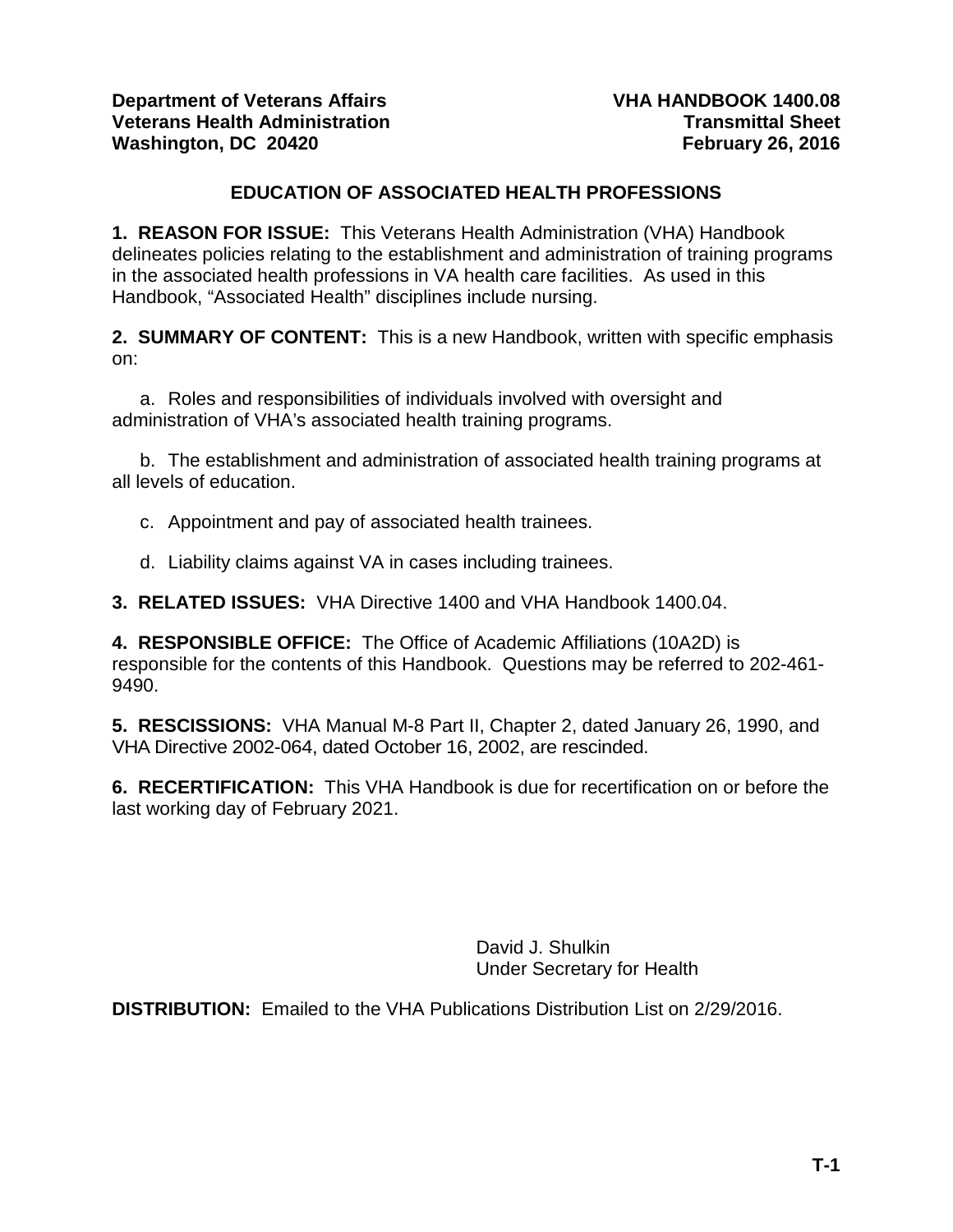# **CONTENTS**

# **EDUCATION OF ASSOCIATED HEALTH PROFESSIONS**

| 7. ACCEPTANCE OF PAYMENTS, GIFTS, OR DONATIONS IN SUPPORT OF          |  |
|-----------------------------------------------------------------------|--|
|                                                                       |  |
|                                                                       |  |
|                                                                       |  |
| 10. EVALUATION OF PROGRAMS, TRAINING SITES, TRAINEES, AND             |  |
|                                                                       |  |
| 11. DUE PROCESS FOR Trainee Performance, REMeDIATION AND DISCIPLINARY |  |
|                                                                       |  |
| 12. LIABILITY PROTECTION IN CASES THAT INCLUDE TRAINEES 13            |  |
| 13. DISCIPLINE SPECIFIC EDUCATIONAL REQUIREMENTS 14                   |  |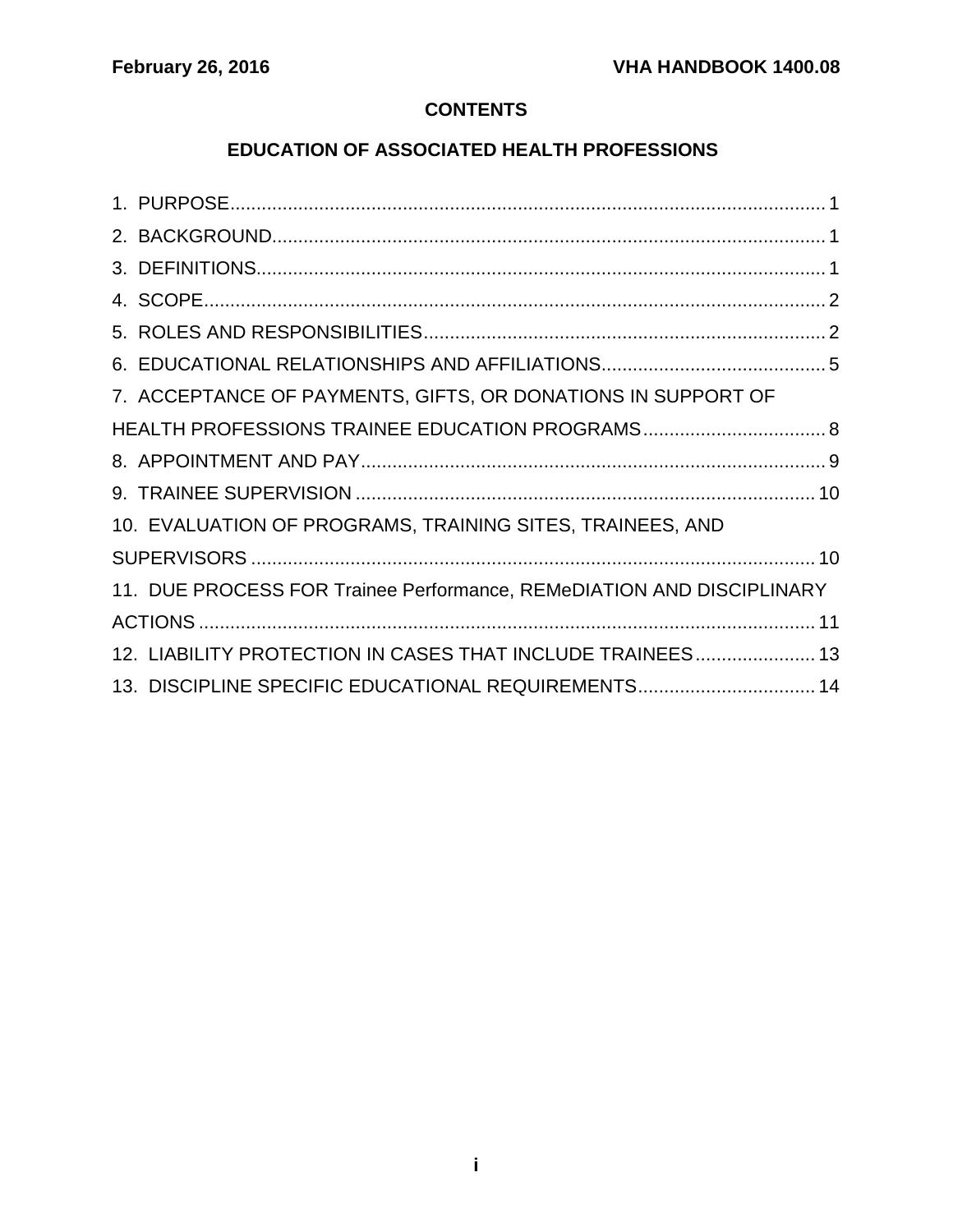### **EDUCATION OF ASSOCIATED HEALTH PROFESSIONS**

### <span id="page-2-0"></span>**1. PURPOSE**

This Veterans Health Administration (VHA) Handbook delineates policies relating to associated health professions training and education programs in Department of Veterans Affairs (VA) health care facilities. **AUTHORITY:** 38 U.S.C. 7302, 7405, and 7406.

## <span id="page-2-1"></span>**2. BACKGROUND**

a. Academic partnerships are designed to provide clinical training opportunities for health care trainees. Throughout the decades since its inception, these partnerships continue to improve health care for Veterans, enhance the nationwide supply of health professionals, assist in recruitment and retention of quality staff at VA health care facilities, and create patient care environments enhanced by clinical research and scholarship.

b. In partnership with academic affiliates, VA serves as the largest provider of advanced clinical training for medical, nursing, and associated health professions in the nation. VA offers clinical training to associated health trainees in a wide range of professions, emphasizing clinical training in areas that specifically relate to the needs of Veterans. Some advanced associated health trainees receive a stipend; however, approximately 85 percent of associated health professions trainees participate on a without compensation (WOC) basis.

c. Education of health professionals is a core VA mission, and VA's commitment to quality training is addressed in its strategic plan. As a result, VA is dedicated to the training of associated health trainees, to recognizing the professional commitment of practitioners who provide health professions training, and to administering associated health clinical training programs.

d. VHA strongly promotes a policy of cooperation and collaboration with educational institutions, especially those supporting research. This policy is based on the premise that the best health care is provided in an environment in which the spirit of inquiry and investigation exists in combination with teaching and learning.

## <span id="page-2-2"></span>**3. DEFINITIONS**

a. **Accreditation.** Representing a professional opinion about the quality of an educational program, accreditation is public recognition that an accrediting agency grants to an educational program that meets the agency's established standards.

b. **Accrediting Agency.** An accrediting agency is an external educational association of regional or national scope that develops and publishes educational program standards and conducts evaluations to assess whether those standards are met. Accrediting agencies are designated by the United States Department of Education (ED) or the Council for Higher Education Accreditation (CHEA). These accrediting bodies may be found on their respective Web sites.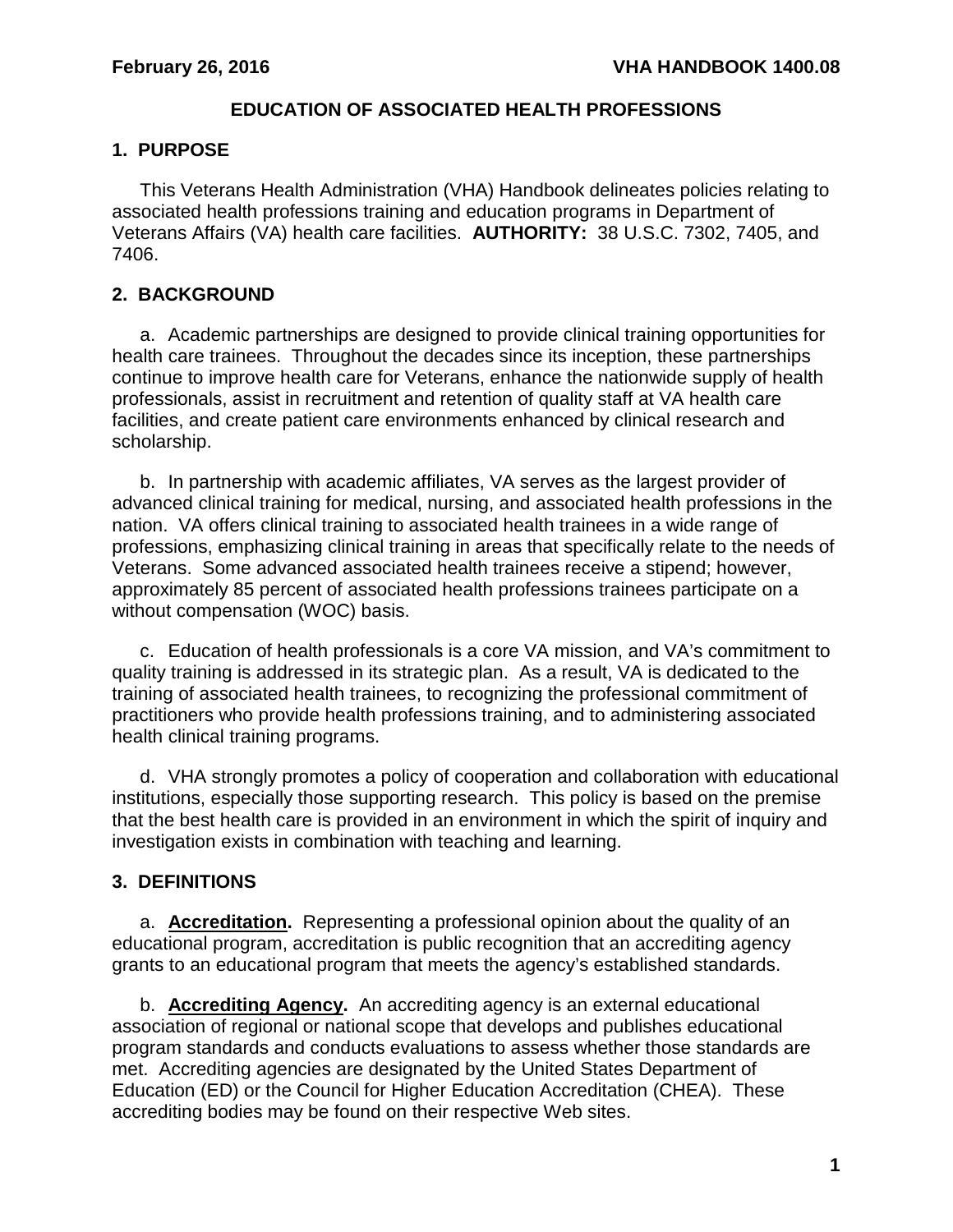c. **Affiliation.** An affiliation is a relationship between VA and an educational institution or other health care facility for the purposes of education and enhanced Veteran care.

d. **Affiliation Agreement.** An affiliation agreement is the legal document that enables the education of trainees at a VA or non-VA health care facility.

e. **Graduated Levels of Responsibility.** Trainees acquire progressive responsibility for providing care commensurate with their skills, experience, and level of training. Graduated levels of responsibility are formally assigned by the VA Training Director for the program.

f. **Health Care Facilities.** Health care facilities are locations for the provision of care services to Veterans including CBOCs, other outpatient facilities, medical facilities or medical centers, inpatient sites, etc.

g. **Supervision.** Supervision is an educational experience provided by a qualified supervising practitioner with a trainee. This relationship is evaluative, extends over time, and has the simultaneous purposes of enhancing the professional functioning of the trainee while monitoring the quality of services delivered (see VHA Handbook 1400.04).

## <span id="page-3-0"></span>**4. SCOPE**

a. **Associated Health and Nursing Trainees.** This Handbook applies to the operations of all associated health and nursing training programs in VA and to all associated health and nursing trainees receiving education and training from VA. As used in this Handbook, "Associated Health" disciplines include nursing.

b. **Excluded Trainees.** This Handbook does not pertain to allopathic and osteopathic physicians or dentists trainees. In addition, it does not apply to administrative training programs for employees or to work-study employees.

## <span id="page-3-1"></span>**5. ROLES AND RESPONSIBILITIES**

Associated health training occurs in the context of different disciplines and in a variety of clinical settings, including inpatient, outpatient, long-term care, and community settings. Although specific titles for positions within these settings may vary by health care facility and Veterans Integrated Service Network (VISN), the following functions must be assigned.

a. **Chief Academic Affiliations Officer.** The Chief Academic Affiliations Officer, appointed by the Under Secretary for Health, is the national leader of VHA's teaching mission and is responsible for defining national policies pertinent to health professions education in VA. The Chief Academic Affiliations Officer annually reviews all VISN and health care facility training reports and shares results with VHA leadership to ensure that VA continuously improves Veteran care while providing excellent educational opportunities for future practitioners. The Chief Academic Affiliations Officer has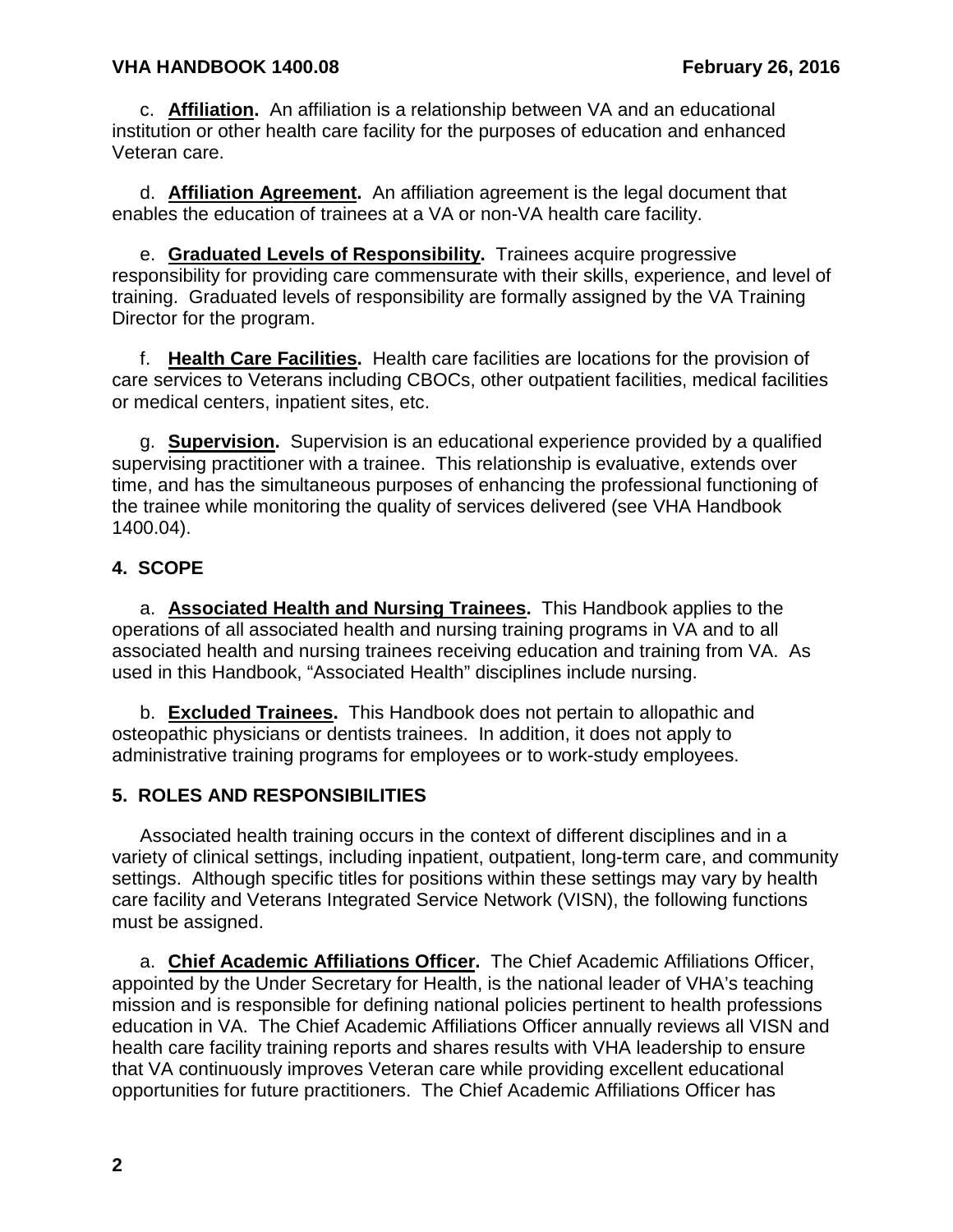oversight responsibility for allocation of funded trainee positions in associated health disciplines.

b. **Veterans Integrated Service Network Director.** The VISN Director is responsible for addressing associated health program needs and obligations in VISN planning and for making necessary resources available for quality education and training.

c. **Network Academic Affiliations Office**r**.** Appointed by the VISN Director, the Network Academic Affiliations Officer is the designated education leader at the VISN level and is responsible for assisting the VISN Director in overseeing educational programs within the VISN. This individual serves as an advocate for educational needs and obligations, encourages the completion of network educational goals, and sees that VISN efforts complement VA national education policies. This individual assists facilities within the VISN to complete education affiliation agreements, assists in implementing education policies, and shares best practices to accomplish these goals.

d. **Medical Facility Director.** The medical facility Director is responsible for establishing local policy to fulfill requirements of this Handbook and of accrediting and certifying bodies, appointing the Designated Education Officer (or another appropriate individual such as the facility Chief of Staff), ensuring that a local monitoring process exists for trainee supervision, and reviewing data on trainee supervision, and oversight responsibility for implementation of any education policies.

e. **Chief of Staff.** The facility Chief of Staff (COS) is responsible for the quality of care provided by supervising practitioners and trainees.

f. **Designated Education Officer.** The Designated Education Officer (DEO) (often with the position title of Associate Chief of Staff for Education, or ACOS/E) has direct oversight responsibility for all clinical training at each VA health care facility with training programs. The DEO assists the Chief of Staff in assessing the quality of training programs and the quality of care provided by supervising practitioners and trainees. The DEO ensures that a facility supervision policy is in place.

g. **Service Chief or Discipline Lead.** The Service Chief or Discipline Lead is responsible for the clinical training program and the relationship of the VA training program to affiliated academic programs. Service Chiefs or Discipline Leads may delegate authority to section chiefs, team leaders, training coordinators, Training Program Directors, or other subordinates.

h. **Program Director.** The Program Director at the sponsoring institution is responsible for the quality of the training program in a given discipline and for ensuring that the program complies with policies of the accrediting or certifying bodies. Program Directors are employees of the institution sponsoring the program (academic program or VA). If the program is affiliated and not sponsored by VA, there must be a designated VA Training Program Director.

i. **VA Site (Training) Director.** For a VA-sponsored training program, the Training Program Director has responsibility for administering that training program and for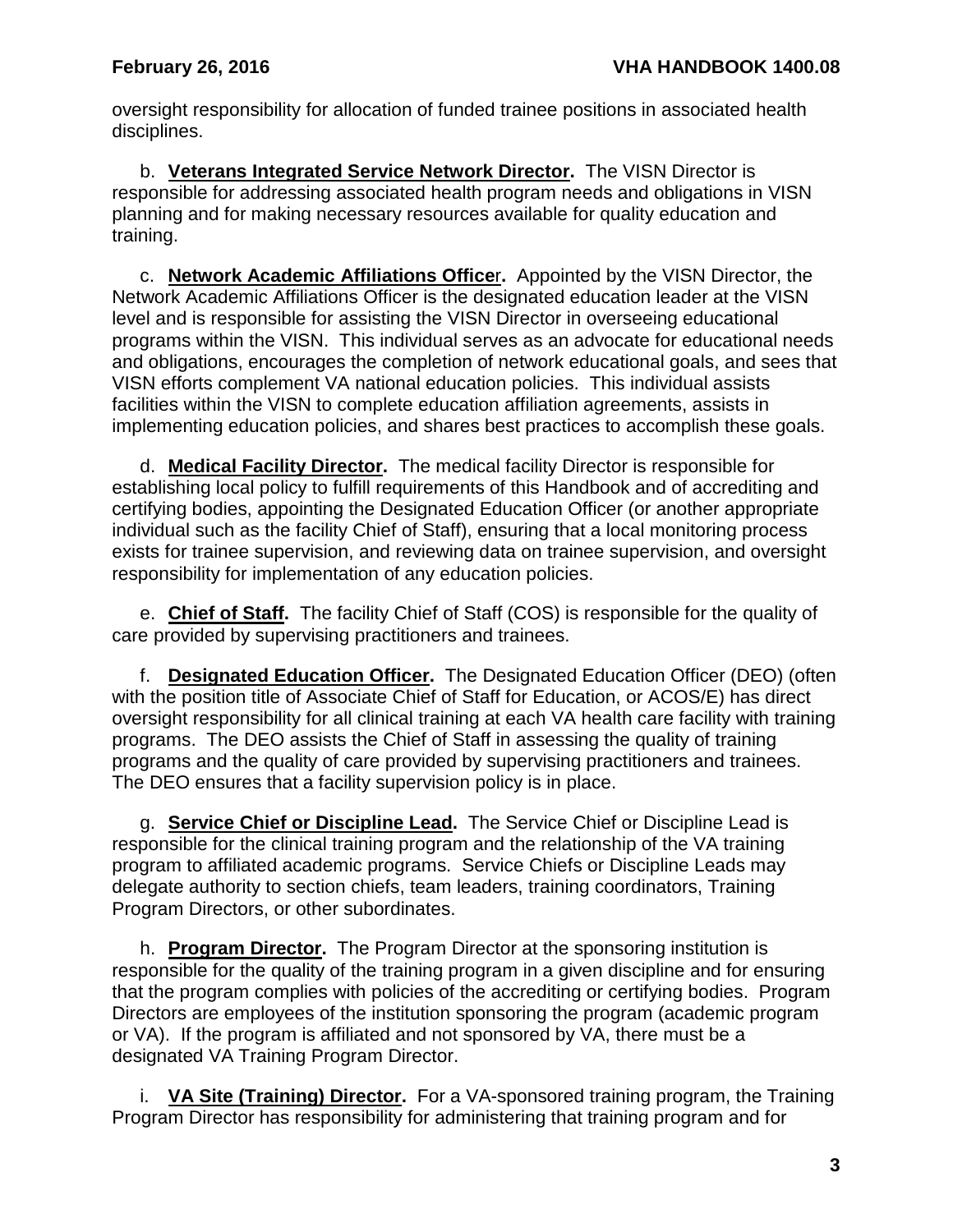ensuring that the program complies with standards of accrediting and certifying bodies. For a program sponsored by an affiliated institution, the VA Training Program Director is responsible for the management of training program activities at the VA site. In either case, the Training Program Director:

(1) Structures the training program consistent with requirements of the accrediting and certifying bodies.

(2) Ensures that all trainees participate in an orientation to VA policies, procedures, and roles within the VA health care system. The Office of Academic Affiliations (OAA) has the authority to establish appropriate mandatory training modules for paid and WOC associated health trainees. The training program director ensures that trainees complete the OAA-required training modules. Trainees are not required to complete employee orientation training.

(3) Assigns graduated levels of responsibilities for individual trainees and ensures that trainees function within their assigned levels of responsibility.

(4) Ensures that supervising practitioners provide quality supervision to trainees.

(5) Ensures that trainees have opportunity to give feedback regarding supervising practitioners, the training program, and the VA health care facility.

(6) Guides actions regarding trainee related problems.

(7) Monitors the provision and documentation of supervision at the VA health care facility.

#### j. **Supervising Practitioner.**

(1) The supervising practitioner is the individual responsible for directly supervising the activities of the trainee. The supervising practitioner is generally of the same discipline or specialty in which the trainee is being educated. Supervising practitioners provide Veteran care and trainee supervision only for clinical activities they are qualified and approved to perform. In some training settings, health care professionals from another discipline, with documented qualifications, may function as supervising practitioners for selected training experiences. The role of supervising practitioner differs from the defined role of a "supervisor" of VA employees defined by Human Resource policy. In the remainder of this Handbook, the term "supervisor" will be used synonymously with "supervising practitioner" relative to clinical training and does not imply supervision of VA employees.

(2) Supervising practitioners are responsible for all trainee activities occurring under supervision as delineated in Handbook 1400.04.

k. **Trainees.** Trainee is a general term used to describe vocational, undergraduate, graduate, and post-graduate students, interns, residents, fellows, , and pre- and postdoctoral fellows. The labels student, clerk, extern, intern, resident, and fellow are often also used to describe trainees.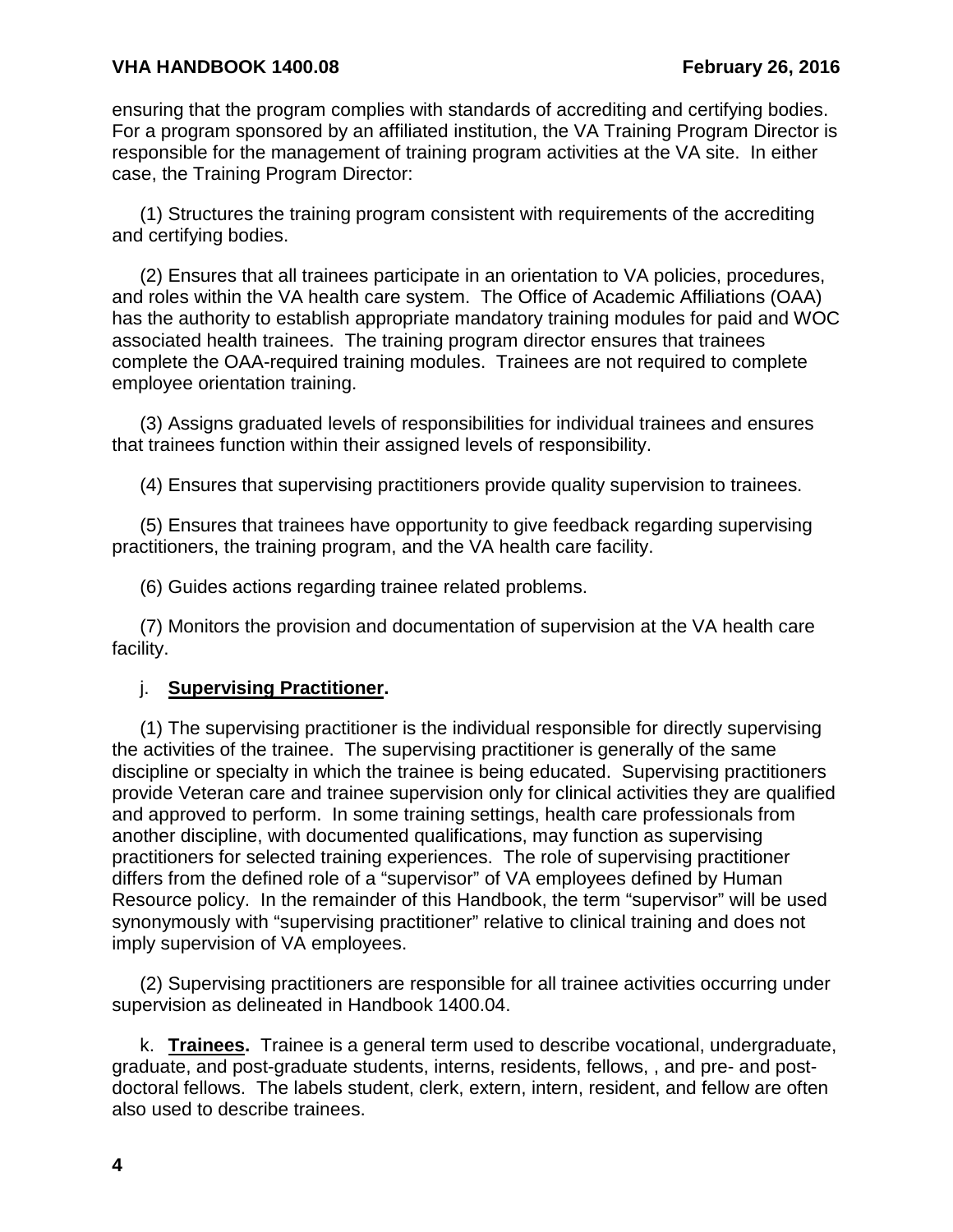(1) Trainees may not provide clinical services for which they are not trained. They must know their assigned graduated level of responsibility and not practice outside of that scope of service.

(2) Trainees are responsible for communicating Veteran care issues to the supervising practitioner and for documenting that communication in the record.

#### <span id="page-6-0"></span>**6. EDUCATIONAL RELATIONSHIPS AND AFFILIATIONS**

a. **Introduction.** By virtue of close relationships between VA and academic institutions, VA plays a leadership role in health professions education. VA's affiliations with educational institutions contribute to excellence in VA's care for Veterans, education, and research. VHA strives for excellence in health professions education and training while maintaining a dedication to providing quality Veteran care. Health care professions training programs are established for educational and workforce development purposes. The primary goal of all training activities is to increase trainees' education and proficiency in health care delivery. Trainees are not intended to address a health care facility's staffing needs and should not be included in a facility's organizational chart or ceiling cap report.

#### b. **Accreditation Requirements.**

(1) VHA generally accepts trainees when the sponsoring educational program is accredited by the accrediting body for the discipline. Exceptions may be approved only by the Chief Academic Affiliations Officer, who will consider such factors as the status of the accreditation process for the discipline, whether the institution is regionally accredited, benefits to the health care facility of establishing the training program, and indicators of the quality of education and training provided by the unaccredited affiliated institution.

(2) In the case of a newly organized program, a VA health care facility may establish a Provisional Affiliation Agreement with that program. This affiliation agreement shall specify the period under which the program will become accredited. The VA health care facility may then accept trainees as long as there is documented evidence that the program is meeting the agreed upon period. If the program fails to make progress toward accreditation, the affiliation must be terminated.

(3) All VA sponsored programs for which there is an accreditation process will maintain accreditation. Those that fail to maintain accreditation will be discontinued. Newly established VA sponsored programs will generally have 3 years to receive accreditation. If a VA program is not accredited within 3 years, the Chief Academic Affiliations Officer has discretion whether the program may continue. For some disciplines, appropriate membership in other recognized organizations which oversee recruitment and selection practices are required such as the Association of Predoctoral and Postdoctoral Internship Centers.

(4) Nearly all reviews of programs, even those given favorable reviews, will receive some suggestions for improvement. In these circumstances, the suggested program revisions should be managed locally. Often, the site visitors make an initial report, to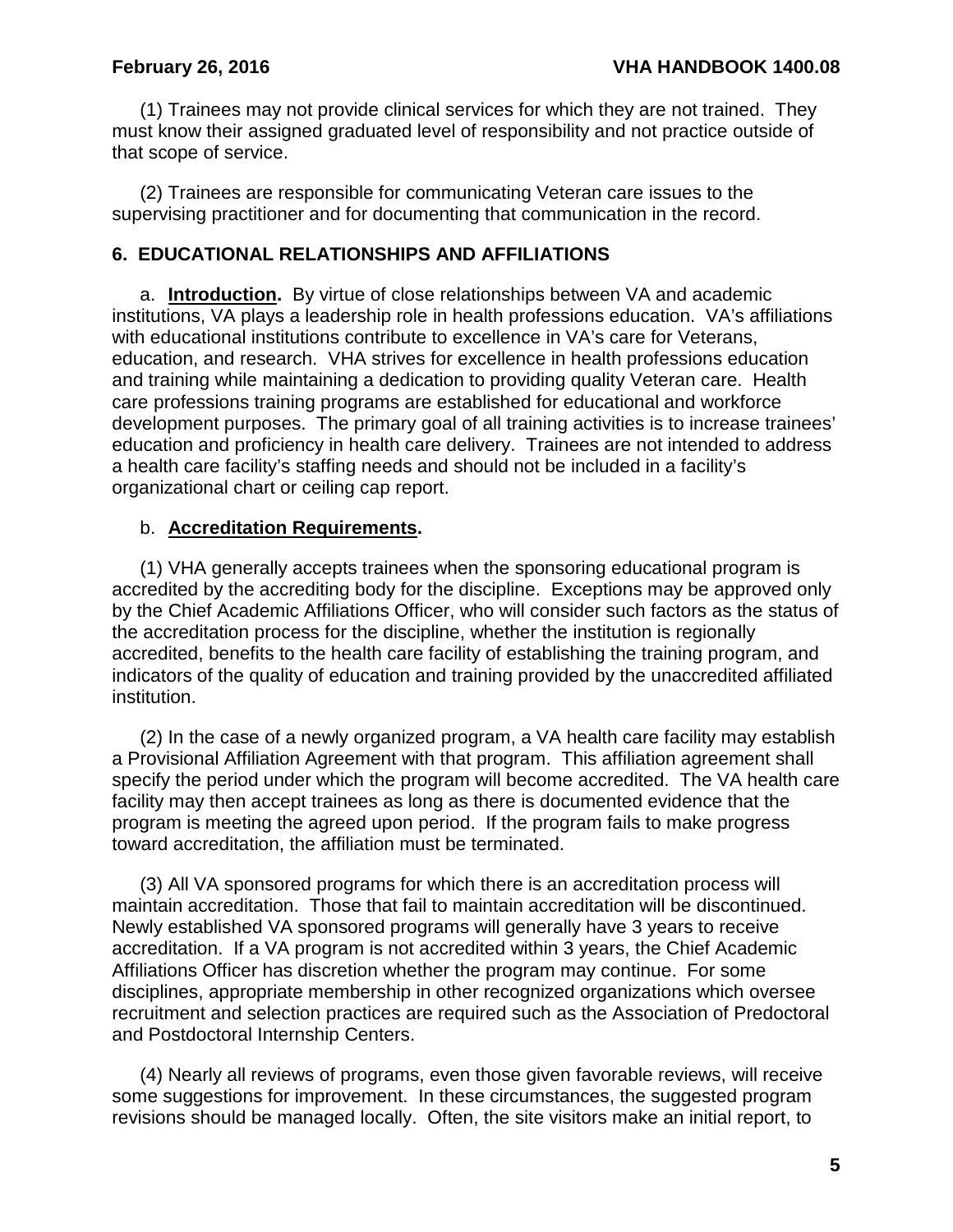which a program may respond. The Associated Health Education and/or Nursing section of OAA is available to assist programs in responding to conclusions/recommendations and interacting with accreditation bodies. In the event that a program receives a final decision to place the program on probation, provisional status or accreditation is revoked, the DEO should be alerted in addition to the Chief Academic Affiliations Officer, and the national program office lead for the relevant discipline. In such cases, OAA, often in collaboration with the program office lead or designee, may conduct further inquiry, which may include site visitation. OAA on the basis of the external review and additional inquiry, and in consultation with the program office, will make recommendations for program improvement or closure of the training program. As all training programs require accreditation, OAA may only allow continuation of a program for brief period while the health care facility attempts to rectify the identified deficits. If a program does not receive reaccreditation after a reasonable period of remediation, OAA will recommend closure of the program, and if the program has been receiving funding, funding will be discontinued.

c. **Educational Relationships.** Educational relationships thrive in a climate of communication, cooperation, and trust. Both VA and affiliated sites bring assets to the relationship and are motivated to provide high quality training. When there is an affiliate, both VA and the affiliate are involved in evaluation of the educational program for the mutual goal of educational enhancement. In VA-sponsored programs, VA accepts primary responsibility for the education programs. In affiliate-sponsored programs, the affiliated institutions accept primary responsibility for the integrated education programs conducted with VA, while VA retains full responsibility for the care of Veterans and administration of VA health care facilities and operations.

d. **Affiliations.** VA and the sponsoring institution each have specific criteria that must be addressed in the relationship created by a formal affiliation. The affiliation agreement delineates the duties of VA, the other institution, and trainees with respect to the clinical education of the trainees.An affiliation agreement is a central part of the affiliation relationship between VA and another institution and must be in place before trainees in non-VA education programs receive clinical training at VA facilities and before trainees in VA-sponsored programs receive training at non-VA facilities. A VA Affiliation Agreement must conform to the language of one of the affiliation agreement templates maintained on the OAA Web site [\(http://www.va.gov/oaa/agreements.asp\)](http://www.va.gov/oaa/agreements.asp). VA General Counsel must approve any wording changes in the text of these agreements. Requests for changes must be submitted to General Counsel through the Office of Academic Affiliations.

e. **VA Sponsored Programs.** VA-sponsored training programs that operate independently of an academic institution are not required to complete Affiliation Agreements with the trainees' former academic programs.

f. **Maintenance of Educational Relationships.** Systematic assessment of educational programs, usually in partnership with academic affiliates, is conducted to provide the basis for continual improvement. Criteria for maintaining educational relationships differ for individual programs and institutions that may sponsor multiple programs, though there is significant overlap between the two sets of criteria. VA health care facilities must review these criteria regularly.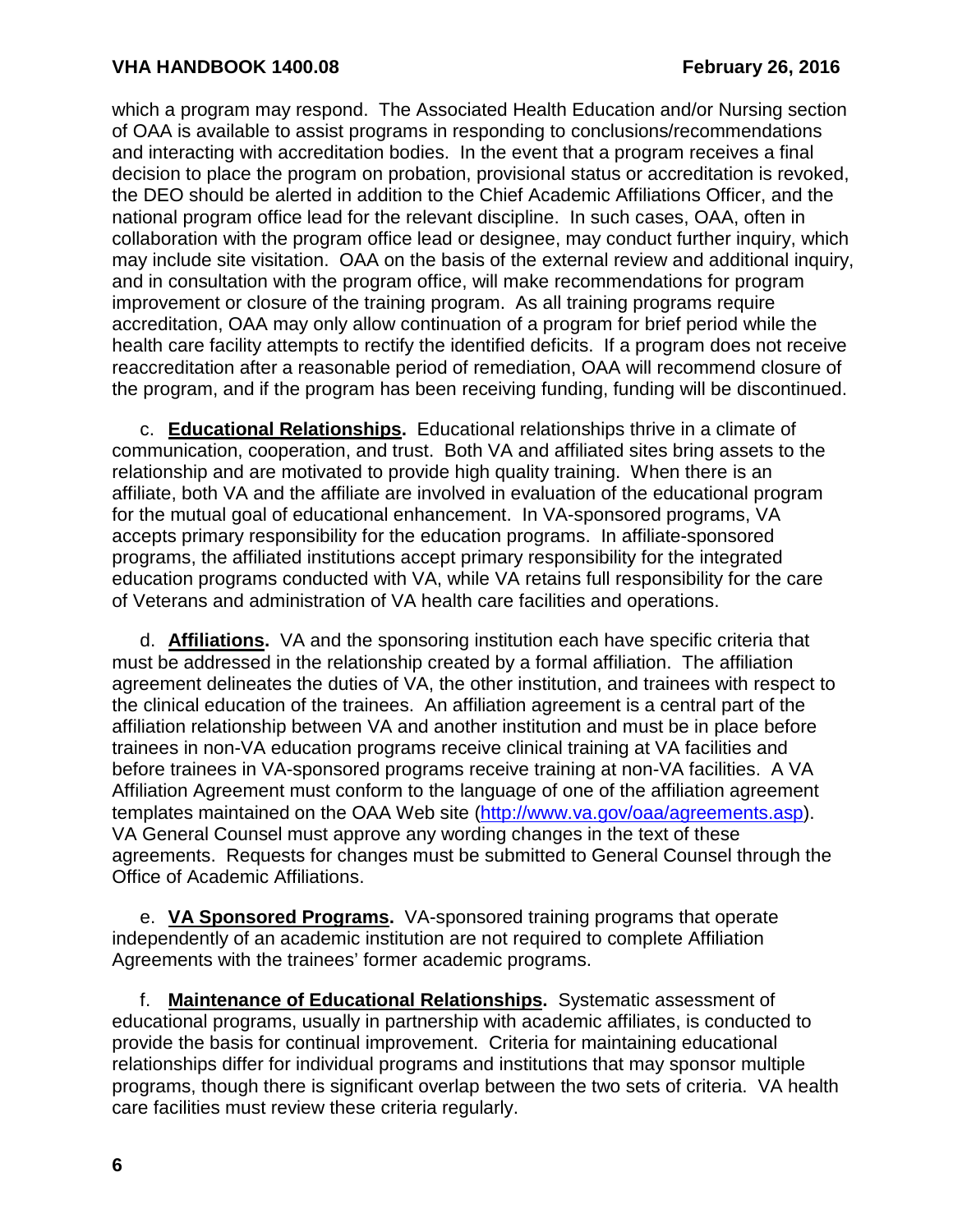(1) **Individual Program Criteria.** Review of an individual program should be completed yearly. Some items to be considered are:

(a) Each training program provides value, tangible or intangible, to VA and to Veterans.

(b) Accreditation credentials of affiliated programs and VA-based programs have been maintained.

(c) Clinical resources are sufficient to meet needs of the training program and trainees.

(d) There is adequate access to educational materials for trainee use.

(e) There is adequate space for Veteran care, trainee study, and the supervision process.

(f) There are adequate equipment and supplies to meet educational needs.

(g) There is sufficient presence of adequately credentialed supervising practitioners with time and skill for teaching clinical trainees.

(h) There is appropriate availability of stipends for trainees.

(i) There is sufficient protected administrative time allowed for VA Training Program Directors to support the educational program with corresponding modification of labor mapping, if appropriate.

(2) **Institution Criteria.** Criteria for maintaining relationships with individual programs are also applicable to institutional educational relationships. In addition to the program criteria, these items specific to institutional reviews must be evaluated.

(a) The number and variety of training programs is appropriate to the health care facility's mission.

(b) Accreditation credentials of affiliated programs and VA-based programs have been maintained.

(c) Recommendations from accrediting bodies are being addressed.

(d) Training programs are of high quality and graduate qualified practitioners.

(3) **Other Aspects.** Other aspects of the regular review process may be performed by communication and interaction with affiliate site personnel and in conjunction with other planned and systematic review processes such as internal reviews or yearly reviews for graduate health professions education programs. Feedback from trainees and accrediting bodies must be considered in the review process.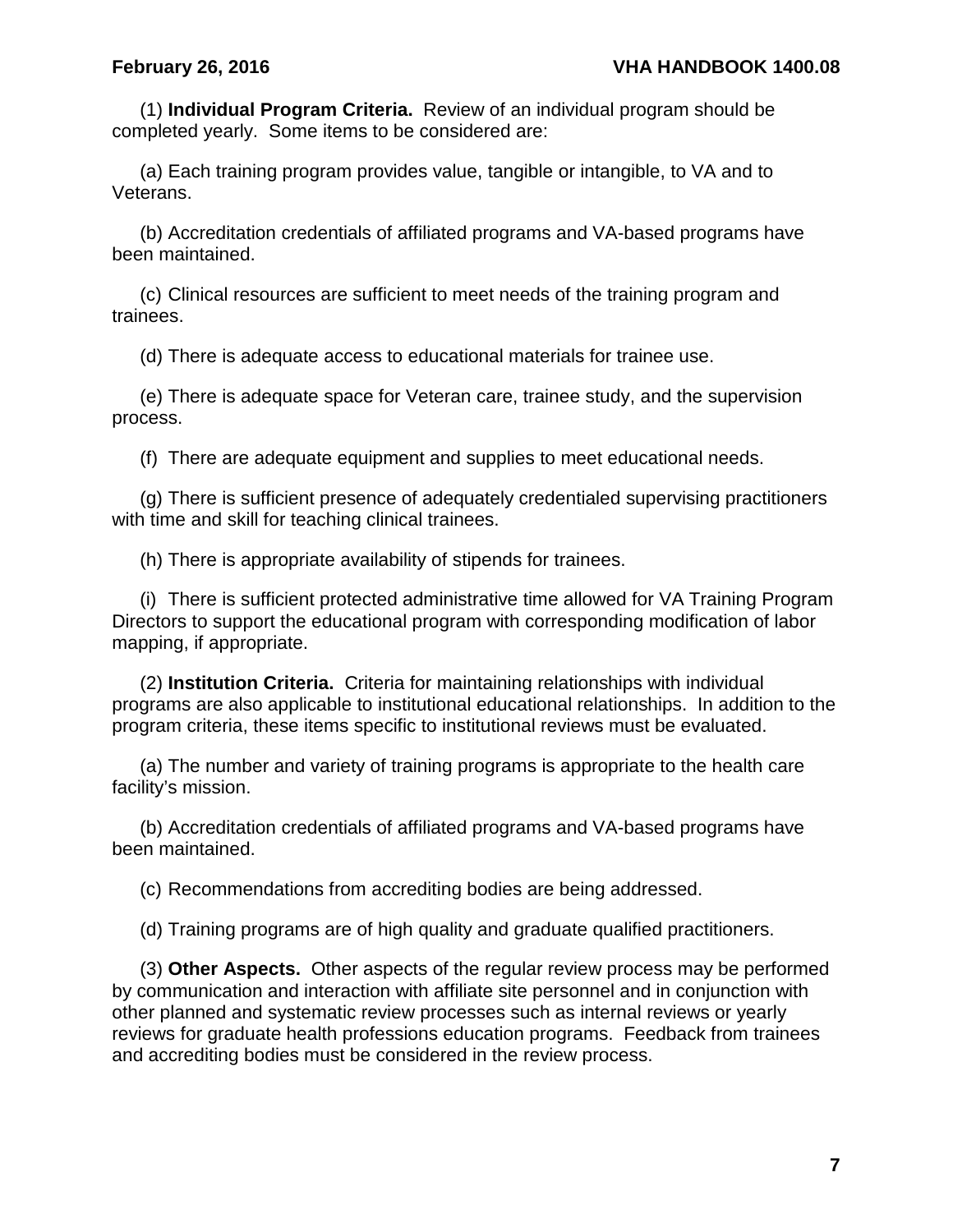#### <span id="page-9-0"></span>**7. ACCEPTANCE OF PAYMENTS, GIFTS, OR DONATIONS IN SUPPORT OF HEALTH PROFESSIONS TRAINEE EDUCATION PROGRAMS**

a. Occasionally, payments, gifts, or donations are offered to VA in support of health professions trainee educational programs. These payments, gifts, or donations may be offered from academic affiliates (including associated health professions schools), other hospitals or health care organizations, commercial vendors (device or pharmaceutical manufacturers), other entities (Federal or non-Federal, commercial or non-profit), or the trainees themselves. *NOTE: This policy does not apply to education programs for staff other than trainees, such as for Continuing Education of VA staff.*

b. The Standards of Ethical Conduct for Employees of the Executive Branch, Title 5 Code of Federal Regulations (CFR) Part 2635, govern VA employees' personal acceptance of gifts including payments, goods, or services. Under those standards, an employee cannot accept a gift in return for being influenced in the performance of an official act, such as the provision of health professions education services (e.g., clinical supervision). See 5 CFR 2635.202(c)(1). Contact your agency's ethics official, usually the local Regional Counsel or, in Central Office, the Assistant General Counsel, to discuss questions with a VA ethics official.

c. The offer of payments, goods, or services, either direct or indirect, to VA in exchange for allowing trainees to receive health professions education and training within VHA may not be accepted.

d. VA health care facilities and training programs may not charge tuition to trainees in exchange for VA-sponsored or VA-delivered education or training.

e. Financial relationships between VHA health care professionals and industry are addressed by VHA Handbook 1004.07, Financial Relationships between VHA Health Care Professionals and Industry.

f. Gifts and donations to VA in support of a VA health care facility's health professions education programs generally may be accepted with approval of the facility's Education Committee and the medical facility Director. Donated funds shall be handled through the local VA-Nonprofit Research and Education Corporation (NPC) or the General Post Fund (GPF), and are subject to VHA policy on acceptance and handling of gifts. (See VHA Handbook 1200.17, VA Nonprofit and Education Corporations Authorized by Title 38 U.S.C. 7361 Through 7366, VHA Handbook 1200.2, Research Business Operations, VHA Directive 4721, VHA General Post Fund and VHA Handbook 4721, VHA General Post Fund Procedures. Gifts and donations in support of a particular trainee health professions education program or programs at a VA health care facility may not be accepted. For gifts and donations for official travel to attend a meeting or similar function, see VHA Directive 4721, VHA General Post Fund Procedures.

g. Intergovernmental Personnel Agreements (IPA) may be used for faculty sharing arrangements with authorization of the facility's medical facility Director and the local Human Resources Management Service. See Title 5 United States Code (U.S.C.) sections 3371 through 3376, and VA Directive 5005, Staffing, Part I, Section C.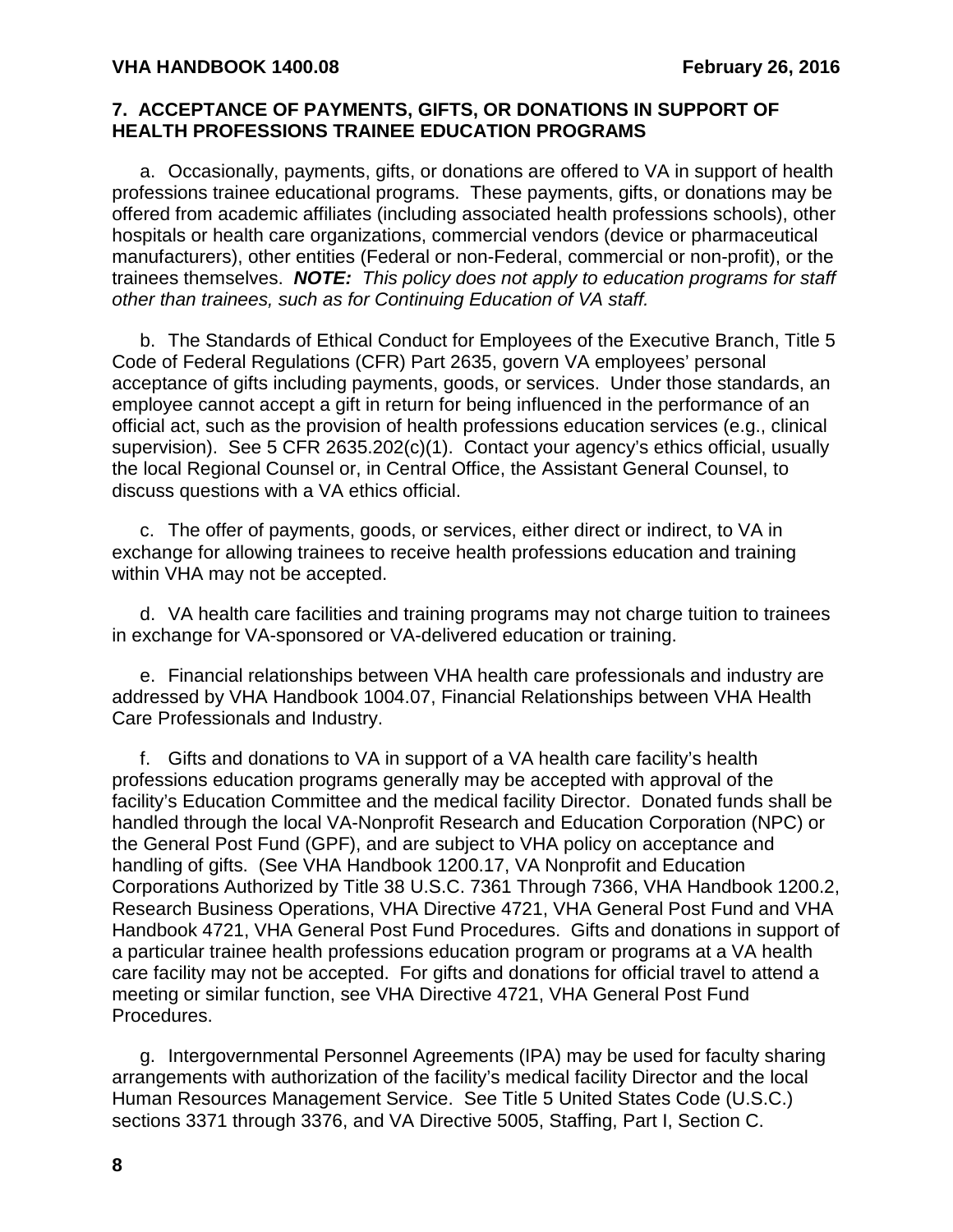h. Contracts to sell VA health professions education services cannot violate the policy in paragraph 7.c. and must comply with VHA Handbook 1660.01, Health Care Resources Sharing Authority – Selling. In particular, note that contracts for the sale of services require prior approval from the VA Central Office Rapid Response Team and certification from the VISN Director or the medical facility Director that certain conditions have been met.

i. The medical facility Director is responsible for ensuring that an appropriate individual (such as the facility Chief of Staff or the Designated Education Officer) is assigned oversight responsibility for implementation of this policy. See paragraph 5.d.

#### <span id="page-10-0"></span>**8. APPOINTMENT AND PAY**

## a. **Trainees Paid by VA – Either in VA-Sponsored Programs or Affiliated Programs.**

(1) All paid associated health trainees must be U.S. citizens. For trainees paid directly using the VA's Personnel Accounting Integrated Data (PAID) system, an Official Personnel Folder (OPF) must be established and trainee appointments must be documented on a Standard Form (SF) 50B, Notification of Personnel Action. Trainees must be appointed and paid directly by VA from VHA centrally-allocated funds, based upon the allocation process managed by OAA. *NOTE: Local facilities may not use appropriated local medical care funds to pay trainees.*

(2) Pay rates for Associated Health Professional trainees are set by OAA, and vary by discipline and level of the trainee. The basic pay rates are geographically adjusted according to the same adjustment percentages used for federal employee locality pay. A health care facility-specific pay table for Associated Health Trainee Stipends is available at: [http://vaww.oaa.med.va.gov/DBReports/LocBasedStipends.aspx.](http://vaww.oaa.med.va.gov/DBReports/LocBasedStipends.aspx) *NOTE: This is an internal VA Web site that is not available to the public.*

#### b. **Without Compensation Trainees.**

(1) All trainees who are not paid must have WOC appointments. A Letter of Appointment must be issued stating the terms of the WOC trainee's appointment. The trainee must sign the letter agreeing to the conditions outlined. *NOTE: Trainees may not be appointed as volunteers.*

(2) Records, but not official personnel files (OPF), must be established and maintained for all unpaid trainees. These documents must be filed per local health care facility policy consistent with Privacy Act and Freedom of Information Act (FOIA) requirements. These records will be established and maintained in a location to be determined locally.

c. Trainees may not be appointed as volunteers.

*NOTE: Information on appointment, pay, and benefits can be found in the 5000 series of VA policies (particularly VA Directive 5005, Staffing; VA Handbook 5007, Pay Administration; VA Handbook 5011, Hours of Duty and Leave; and VA Handbook 5021,*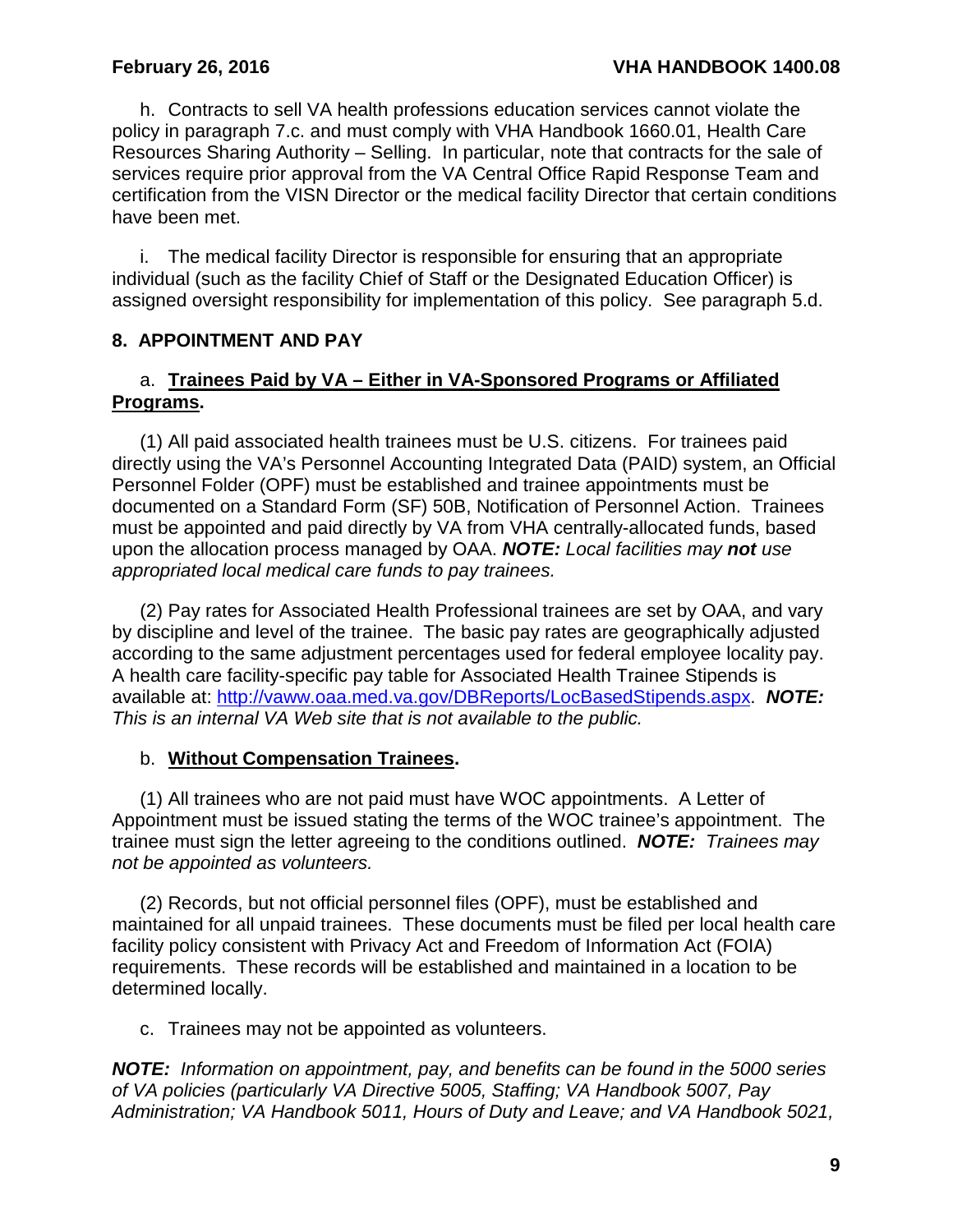*Employee/Management Relations). The information in paragraph 8 of this Handbook is intended to summarize key aspects of recruitment and compensation, but employees should rely on guidance from VA's Office of Human Resources and Administration for comprehensive, accurate, and up-to-date information.*

## <span id="page-11-0"></span>**9. TRAINEE SUPERVISION**

Supervision of associated health trainees is covered by VHA Handbook 1400.04, Supervision of Associated Health Trainees.

## <span id="page-11-1"></span>**10. EVALUATION OF PROGRAMS, TRAINING SITES, TRAINEES, AND SUPERVISORS**

a. **Overview.** Assessment activities, formal and informal, provide a framework for evaluating the scope, operations, value, and outcomes of health professions education programs. Each program must have a well-defined, regular mechanism to solicit evaluative feedback from trainees. Evaluation is an integral part of every training experience and must include specific evaluations of the program, the supervising practitioner, and the individual trainee. Evaluations of clinical training experiences are structured to allow VA, the academic program, and the trainee to understand and benefit from the evaluation process. The trainee will be evaluated by the VA supervisor. Separately, the trainee will evaluate the VA supervisor and the VA training experience. Taken together, these evaluations should identify areas in which VA clinical training may be enhanced. All evaluations will be conducted in accordance with standards of the accrediting or certifying body for the specific program.

## b. **Evaluation of Trainees.**

(1) Trainees must be evaluated on clinical competencies specific to the discipline, as well as on interpersonal and communication skills, professionalism, and interprofessional practice. Evaluations occur at the end of a rotation or every 6 months, or more frequently as specified by the accrediting or certifying body. These evaluations must be discussed with the trainee in a timely manner and must be shared with the affiliated academic programs.

(2) When a trainee's performance or conduct is judged to be inadequate or detrimental to Veteran care, a formal evaluation of the trainee, in consultation with the academic program representative (when relevant), must be completed. See paragraph 11.

c. **Trainee Evaluation of VA Program Supervisors.** Each trainee at a VA health care facility will be given the opportunity to complete confidential written evaluations of VA supervisors. It is generally expected that trainee evaluation of a supervisor will be shared with that supervisor, but the Director of Training may, with reason, agree to hold the evaluation confidential.

d. **Trainee Evaluation of the VA Training Site.** In addition to evaluation of VA supervisors, each trainee shall be given the opportunity to evaluate the VA training site. The VA Learners' Perceptions Survey (LPS), which each trainee is asked to complete,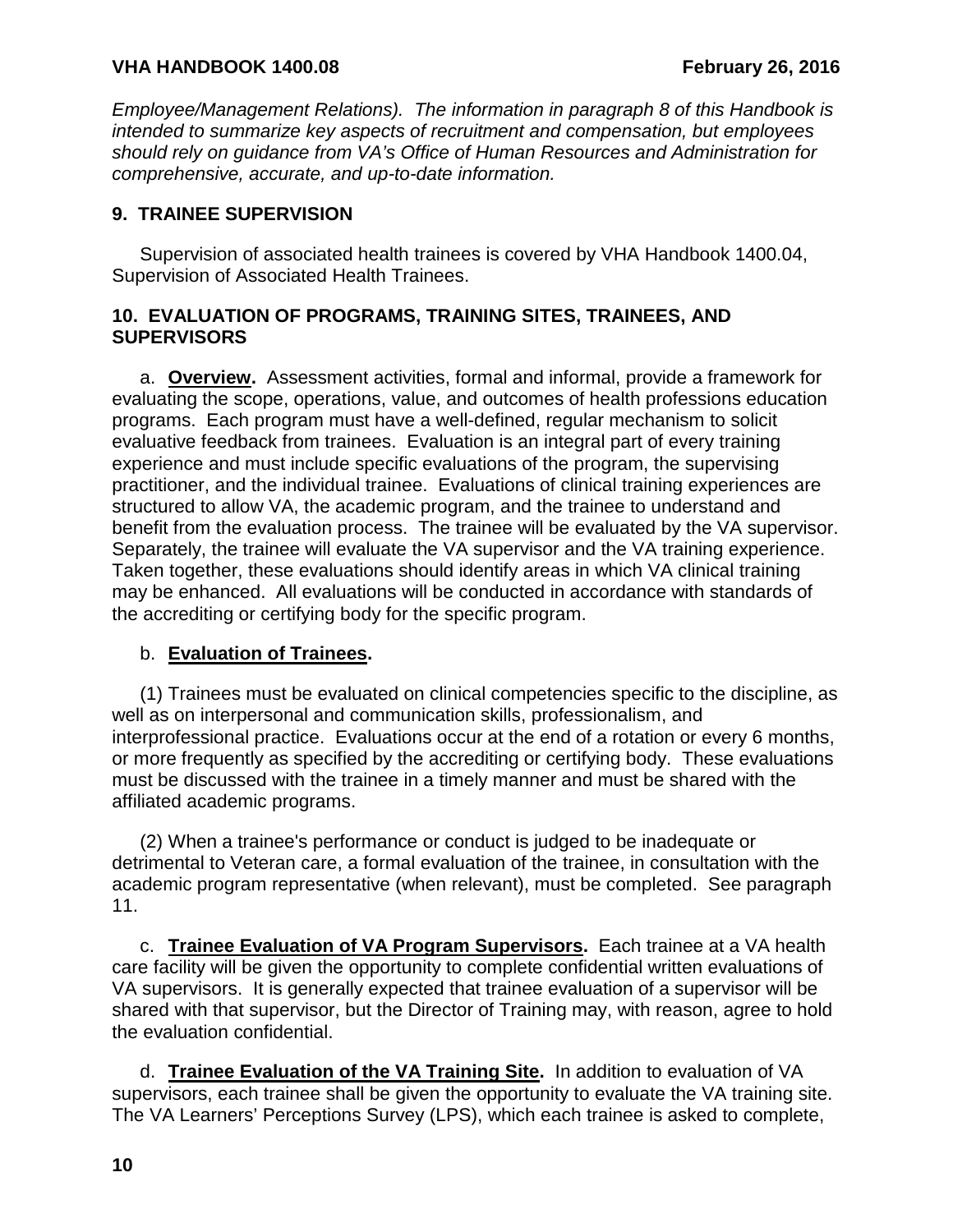allows the trainee to evaluate both the supervisory experience and the training site. Facilities should also allow trainees to complete an evaluation separate from the LPS to ensure that site-specific feedback is available*.* 

e. **Storage and Use of Evaluations.** Secure storage of evaluations of trainees, supervising practitioners, and training sites is the responsibility of the VA Training Program Director. The VHA Records Control Schedule 10-1 (Manual RCS 10-1) states that trainee documents should be stored for at least 5 years after completion of the training program. Evaluations may be maintained for a longer period of time if required by standards of the accrediting or certifying body or by local policy. National discipline directors as well as OAA should have access to the local records when appropriate.

### <span id="page-12-0"></span>**11. DUE PROCESS FOR TRAINEE PERFORMANCE, REMEDIATION AND DISCIPLINARY ACTIONS**

## a. **General.**

(1) VA provides organized programs for the education and supervision of trainees, facilitating their professional and personal development, while ensuring safe and appropriate care for Veterans. Trainees come to VA with a wide range of developing competencies and are still in the formative stages of their careers. Trainees are not expected to be fully competent in all areas of professional practice, but rather to exhibit clinical knowledge, skills, and attitudes congruent with their level of training.

(2) Supervising practitioners recognize the stresses of training and the vulnerability of trainees. They must monitor the well-being of trainees and remain alert for signs of fatigue, illness, impairment, or disruptive behavior in trainees. When a performance problem is noted, a trainee's supervising practitioner must address it.

(3) If a supervising practitioner is concerned that a trainee is *not* acquiring detailed factual knowledge, developing clinical skills and professional competencies, or demonstrating professional standards of conduct to an acceptable degree, these concerns must be raised with the Program Director at VA or affiliate.

(4) Trainee performance deficiencies or failures may take a variety of forms and result from many causes. Any of the following problems or deficits may result in corrective or adverse action, including failure or termination, depending upon the severity of the problem. The specific requirements for any disciplinary action are set forth in VA Handbook 5021. Examples of performance deficiencies are not limited to this list.

(a) Violation of ethical standards for the discipline, for the training program, or for government employees.

(b) Violation of VA regulations or applicable Federal, state, or local laws.

(c) Inability to perform clinical services commensurate with educational level.

(d) Failure to develop expected skills, knowledge, and attitudes.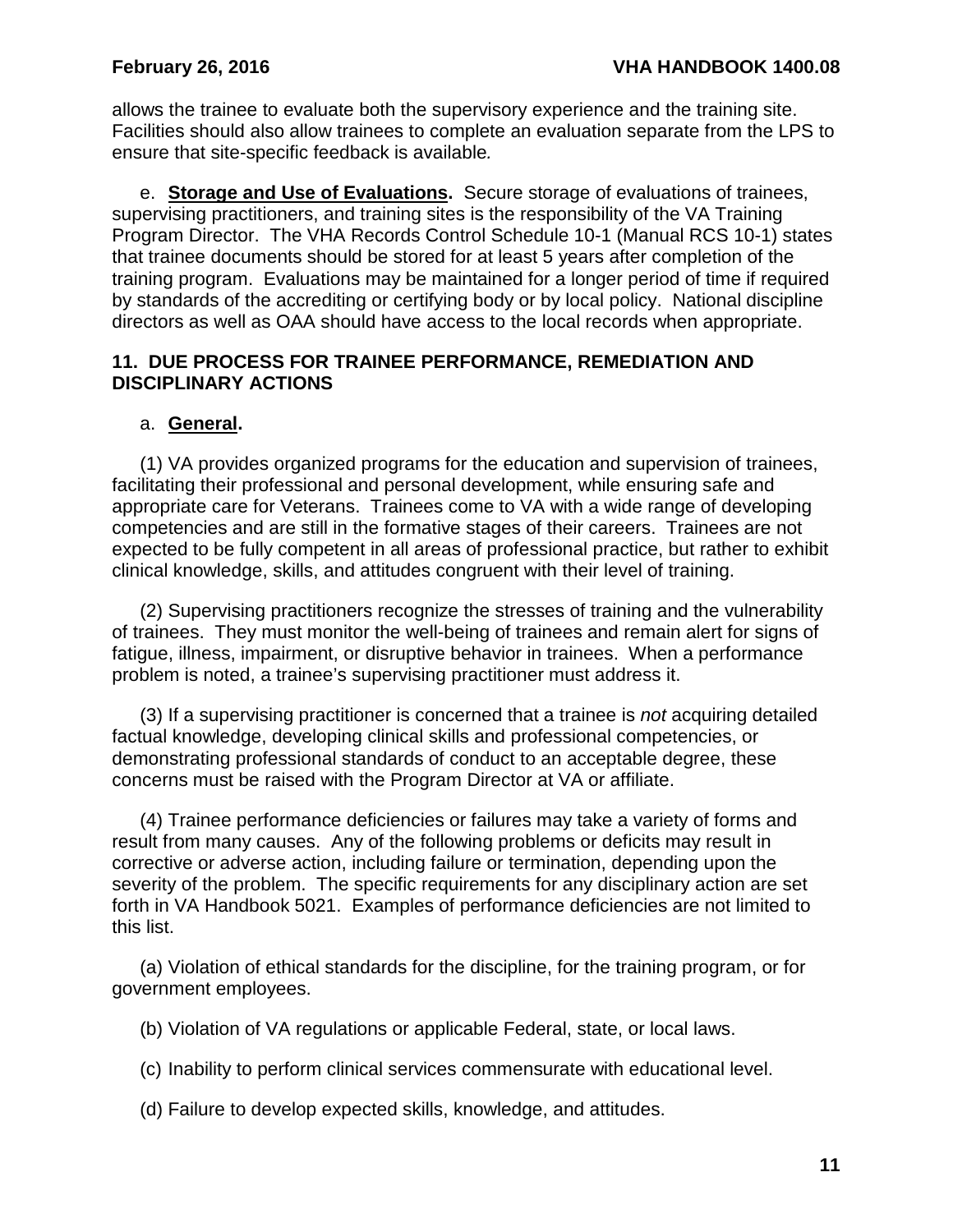(e) Impaired status, a condition in which a trainee is unable to fulfill program requirements adequately due to any emotional or physical condition, including mental illness, substance use, being under the influence of drugs or alcohol, sleep deprivation, emotional distress, or altered mental status.

(f) Disruptive, abusive, intimidating, or other behavior that disturbs the workplace environment or that interferes or might reasonably be expected to interfere with Veteran care. Disruptive behaviors include profane or demeaning language, sexual comments or innuendo, outbursts of anger, throwing objects, boundary violations with staff or Veterans, inappropriate health record entries, and unethical, illegal, or dishonest behavior.

(g) Failure to function within graduated levels of responsibility or to communicate significant Veteran care issues to the supervising practitioner.

b. **Restrictions on Using Information about Trainees.** Peer or focused reviews conducted for quality improvement purposes are protected as confidential by 38 U.S.C. 5705 and its implementing regulations (38 CFR 17.500 through 17.511). In order to be "protected" under 38 U.S.C. 5705, a review must be identified as such in advance of its creation and cannot be used for disciplinary purposes. However, the results of nonprotected administrative investigations or management reviews, such as administrative board investigations, may be disclosed in accordance with privacy laws. In addition, periodic trainee evaluations will be shared with the affiliate.

c. **Corrective Actions.** Performance problems that are unlikely to result in an adverse action but which require corrective action should be handled within the context of the academic training program. Such problems must be resolved at the lowest supervisory level and in a manner that enhances the professional development of the trainee.

d. **Substantive Problems.** Substantive problems based on academic or professional deficiencies often require further corrective actions, which may include formal remediation for knowledge deficits, treatment of conditions resulting in impairment, or other actions including dismissal of the trainee from further VA training. In all cases, the appropriate corrective action is determined after consultation between the DEO, the Program Director, and the service chief.

e. **Adverse Actions or Dismissal from VA Training Sites.** If a trainee has performance problems of serious or egregious nature, the training program must follow established VA procedures as described in VA Handbook 5021.

(1) In situations in which a trainee might benefit from a VA Employee Assistance Program (EAP) to deal with problems, the trainee may be referred to the EAP program. Though participation is voluntary, EAP offer assessment, short-term counseling, and referral services (See VA Handbook 5019, Part VI, Occupational Health Services).

(2) VA can terminate only trainees from programs sponsored by VA. Trainees enrolled in affiliated programs can be terminated from those programs only by the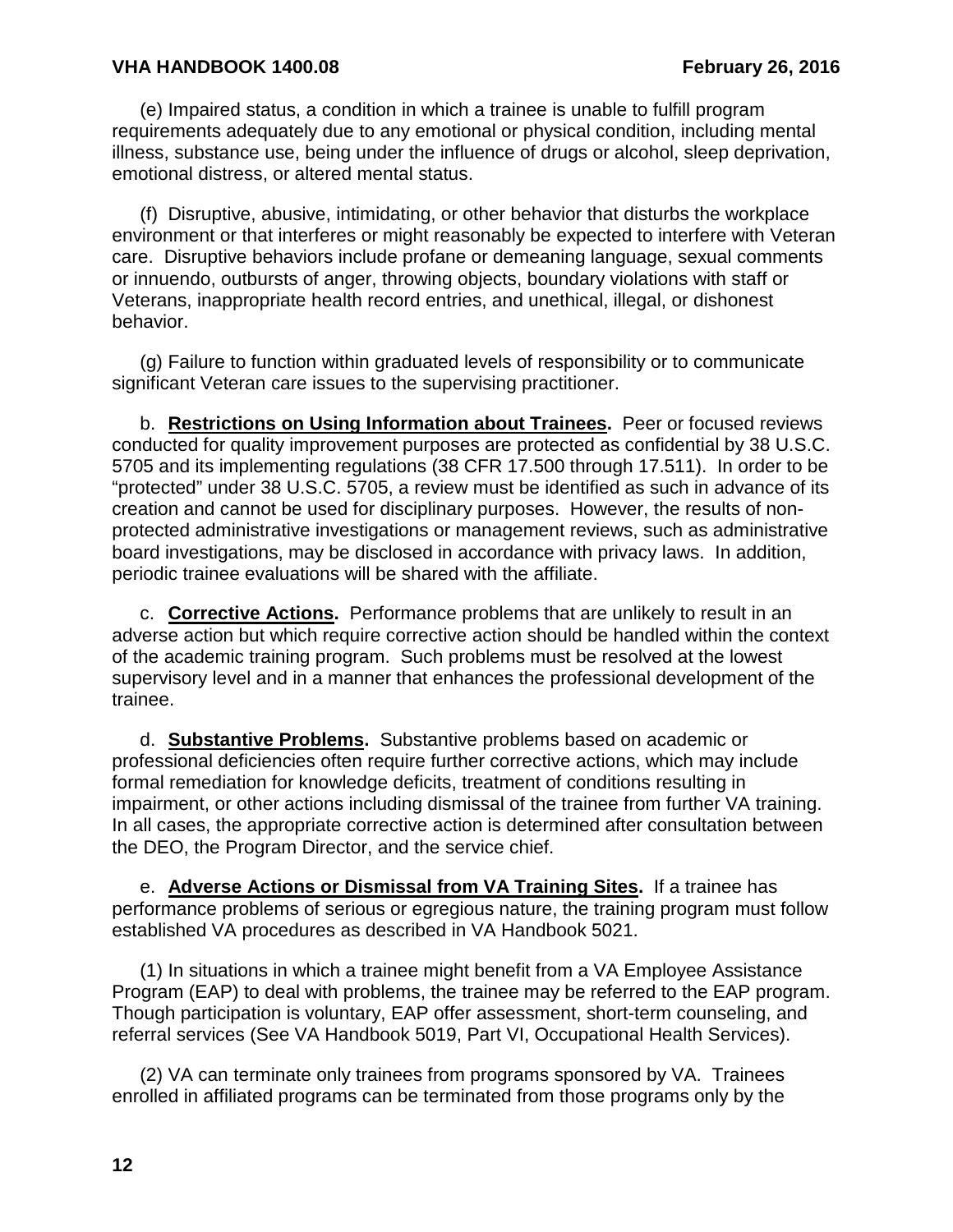affiliate. However, VA can determine and advise the affiliate that a particular trainee will not be allowed at VA.

f. **Performance Problems or Change in a Trainee's Status.** If performance problems involving a trainee occur, the health care facility in which they occur will notify the sponsoring institution and the Program Director. Similarly, the Program Director will inform the VA Program Director of any changes to the credentials of a trainee that occur during a training year, including academic probation or other adverse action, corrective action, withdrawal from the program, changes in health status that pose a risk to the safety of trainees, other employees, or Veterans, or any other adverse information that may affect a trainee's appointment (see VA Handbook 5021 for mandatory disciplinary procedures). This communication, either written or oral, should occur within 72 hours after the affiliated Program Director is informed of the change in status if the trainee is currently at VA or before the next VA rotation if the trainee is not currently at VA. For programs sponsored by VA, the VA Program Director or the VA DEO is obligated to notify other participating institutions of changes in the status or credentials of individual trainees.

*NOTE: Information on due process for performance, remediation, and disciplinary action can be found in the 5000 series of VA policies (particularly VA Directive 5005, Staffing, and VA Handbook 5021, Employee/Management Relations). The information in paragraph 8 of this Handbook is intended to summarize these issues, but employees should rely on guidance from VA's Office of Human Resources and Administration for comprehensive, accurate, and up-to-date information.*

## <span id="page-14-0"></span>**12. LIABILITY PROTECTION IN CASES THAT INCLUDE TRAINEES**

When providing professional services at a VA health care facility, supervising VA employee practitioners, trainees of a VA sponsored program, and trainees of an affiliated institution who are training at a VA health care facility are protected from personal liability under the Federal Employees' Liability Reform and Tort Compensation Act 28 U.S.C. 2679 (b)-(d). This Act does not cover contractors or their employees, who must provide their own liability coverage.

a. The government is liable, under the 28 U.S.C. 2679 (b)-(d), for malpractice claims involving trainees who were acting within the scope of their educational program at a VA health care facility. Trainees in both VA-sponsored and affiliate-sponsored programs are covered for malpractice claims under these acts.

b. All trainees must be supervised by practitioners with relevant clinical privileges during all clinical activities related to their specific educational program (see VHA Handbook 1400.04, Supervision of Associated Health Trainees). The supervising practitioner is professionally and legally responsible for the care provided by trainees.

c. The policy for notification of licensed practitioners that a claim for malpractice has occurred is specified in VHA Handbook 1100.17, National Practitioner Data Bank (NPDB) Reports. Under this policy, the VA medical facility Director must provide written notification to all practitioners identified by VHA as involved in the episode of care that led to the claim. This notification ideally will occur within 30 days from the date that